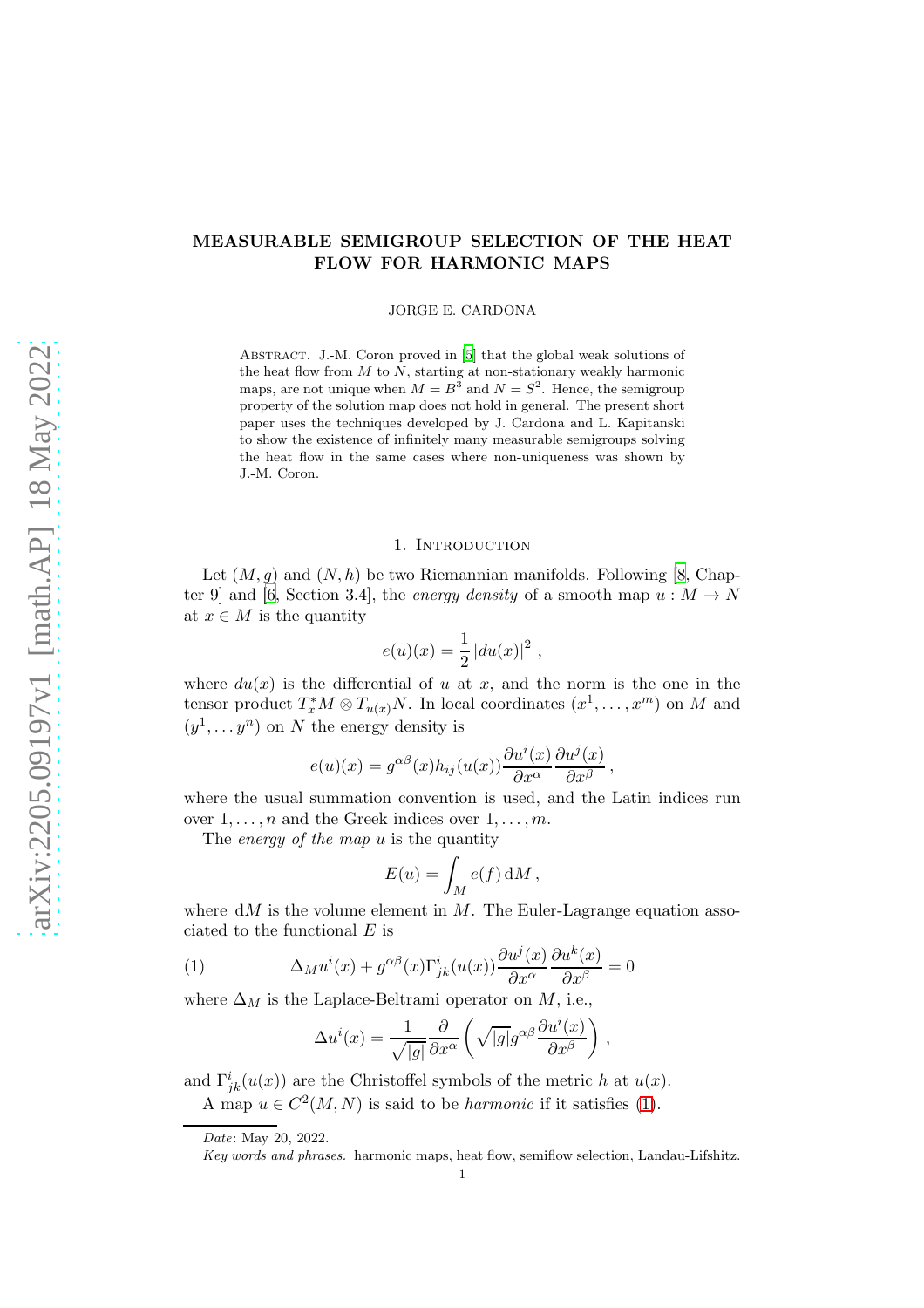A central question in the study of harmonic maps is the following: Given an arbitrary smooth map  $u_0 : M \to N$ , is it possible to deform it into an harmonic map? J. Eells and J.H. Sampson [\[7](#page-4-3)] proved that, if  $dim(M) > 2$ and N has a non-positive sectional curvature, the heat-flow associated to the functional  $E$ , i.e., the Cauchy problem

<span id="page-1-0"></span>(2a) 
$$
\partial_t u - \Delta_M u = \Gamma_N(u)(\nabla u, \nabla u)_M
$$

$$
(2b) \t\t u(0,x) = u_0
$$

has a global and regular solution  $u(t, x)$  which converges to a harmonic map as  $t \to \infty$  (where  $\Gamma_N(u)(\nabla u, \nabla u)_M$  is the second term in [\(1\)](#page-0-0).) M. Struwe [\[10\]](#page-4-4) considered global weak solutions of [\(2\)](#page-1-0) to extend the results of Eells and Sampson to arbitrary N when  $\dim(M) = 2$ .

A map  $u \in H^1_{loc}(M, N)$  is said to be *weakly harmonic* if it satisfies [\(1\)](#page-0-0) in the weak sense, i.e.,

$$
\int_M g^{\alpha\beta}(x)h_{ij}(u(x))\frac{\partial u^i(x)}{\partial x^{\alpha}}\left(\frac{\partial \eta^j(x)}{\partial x^{\beta}} - \eta^k(x)\frac{\partial u^l(x)}{\partial x^{\beta}}\Gamma^j_{lk}(u(x))\right) dM = 0
$$

for every smooth map  $\eta : M \to TN$  such that  $\eta(x) \in T_{u(x)}N$ .

Y. Chen [\[4](#page-4-5)] proved the existence of global weak solution of  $(2)$  when N is a sphere and M is a compact and smooth manifold without boundary and with  $\dim(M) > 2$ . J.-M. Coron [\[5\]](#page-4-0) and later F. Béthuel, J.-M. Coron, J.-M. Ghidaglia, and A. Soyeur [\[2\]](#page-3-0) proved the existence of infinitely many global weak solutions for some initial conditions in the case  $M = B<sup>3</sup>$  and  $N =$  $S<sup>2</sup>$ . In particular, the initial conditions they consider are weakly harmonic maps that fail to be stationary points of the energy functional. A map  $u$  is stationary if it is invariant under variations on the spatial domain, i.e.,

$$
\left. \frac{d}{d\varepsilon} E(u_{\varepsilon \eta}) \right|_{\varepsilon = 0} = 0
$$
 for every smooth vector field  $\eta$ 

where  $u_{\varepsilon\eta}(x) = u(\exp_x(\varepsilon\eta(x)))$  and  $\exp_x$  is the exponential map on M at x.

The non-uniquenes result in [\[2](#page-3-0)] begs the question: Is there a semigroup solving the heat-flow? In general, if the solutions of an evolution equation are unique the existence of a semigroup is warranted. Due to the nonuniqueness result in the case  $M = B^3$  and  $N = S^2$ , is not immediately obvious that such a semigroup exists. The main result in this paper is the existence of an infinite number of semigroups solving the heat flow in the same case considered in [\[2](#page-3-0)]. The main tool is the measurable semigroup selection thereom developed by J. Cardona and L. Kapitanski [\[3](#page-4-6)] in the same spirit of the Markov selection theorem of N.V. Krylov [\[9\]](#page-4-7).

1.1. Notation. In what follows,  $M = B^3 := \{x \in \mathbb{R}^3 : |x| < 1\}$  and  $N =$  $\partial B^3 \subset \mathbb{R}^3$ , both are considered as sub-manifolds of  $\mathbb{R}^3$ . A map  $u : M \to N$ is simply a map  $u : B^3 \to \mathbb{R}^3$  with the constraint  $|u(x)| = 1$  for every  $x \in B^3$ . The energy of a smooth map  $u : M \to N$  is the quantity

$$
E(u) = \frac{1}{2} ||u||_{H^1}^2 = \frac{1}{2} \sum_{i=1}^3 \int_{B^3} |\nabla u^i(x)|^2 dx,
$$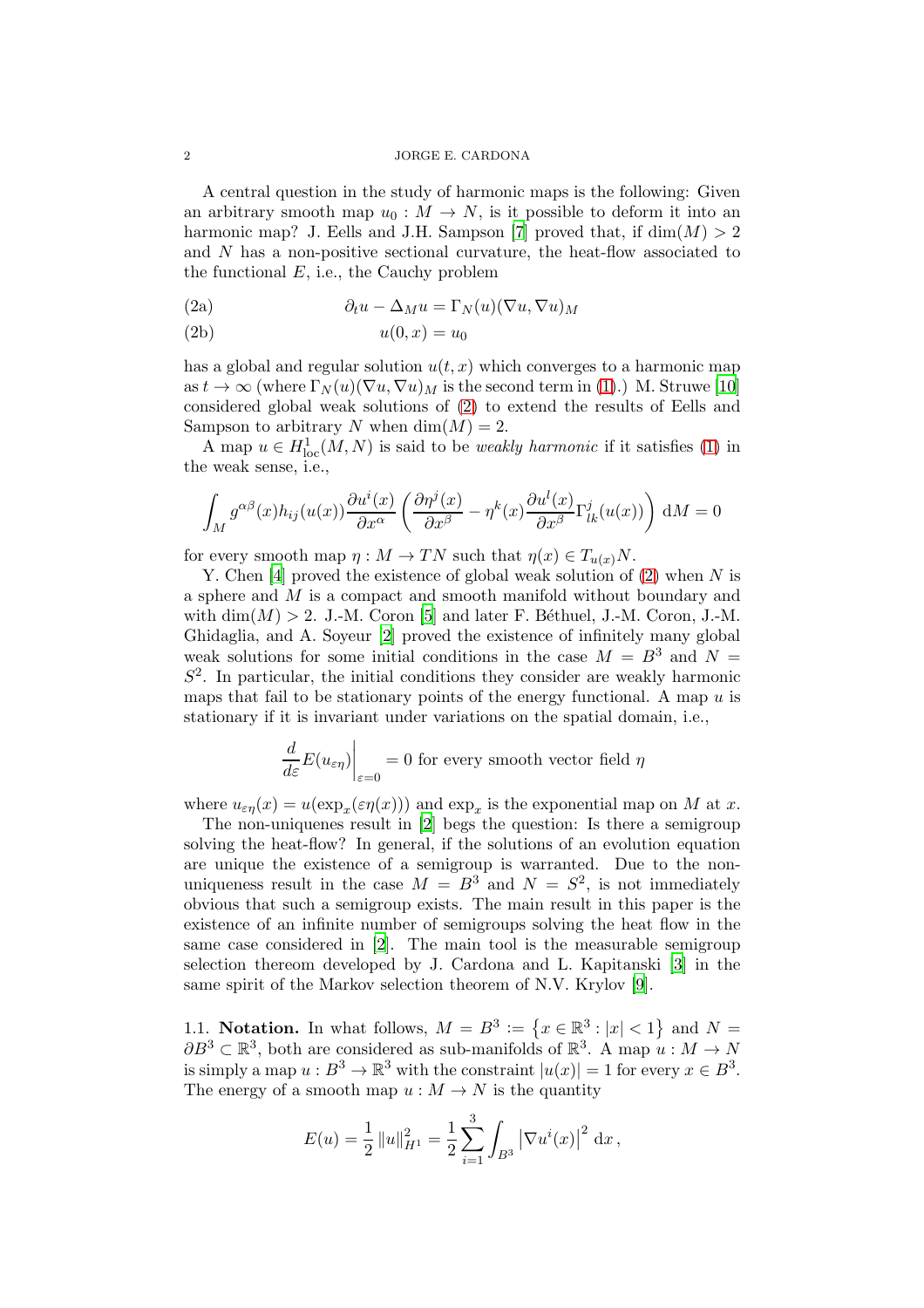and the space of measurable functions with finite energy is denoted by  $H^1(M, N)$  (or simply  $H^1$ ) endowed with the norm  $\lVert \cdot \rVert_{H^1}$ . Since  $\partial B^3$  is a  $C^1$  surface, the trace operator  $T: H^1 \to L^2(\partial B^3)$  is bounded and linear.

A map  $u \in C^2$  is *harmonic* if and only if it satisfies

(3) 
$$
\Delta u + u |\nabla u|^2 = 0.
$$

A map  $u \in H^1$  is weakly harmonic if and only if [\(3\)](#page-2-0) holds in the weak sense. A weakly harmonic map  $u$  is stationary if and only if

<span id="page-2-0"></span>
$$
\sum_{j=1}^{3} \frac{\partial}{\partial x^{k}} \left| \frac{\partial u(x)}{\partial x^{j}} \right|^{2} - 2 \frac{\partial}{\partial x^{j}} \left( \frac{\partial u(x)}{\partial x^{j}} \cdot \frac{\partial u(x)}{\partial x^{k}} \right) = 0 \quad \forall k = 1, 2, 3.
$$

Functions from  $[0, \infty) \times B^3$  to  $S^2$  are seen as paths from  $[0, \infty)$  taking values in some functional space. The space of paths taking values in  $H^1$  with uniform bounds is denoted by  $L^{\infty}([0,\infty); H^{\hat{1}})$ . The space of paths taking values in  $L^2$  and continuous with respect to its strong topology is denoted by  $C([0,\infty); L^2)$ . Finally, the space of paths taking values in  $H^1$  and continuous with respect to its weak topology is denoted by  $C_w([0,\infty); H^1)$ .

For the definitions and notation of set-valued analysis we refer to [\[3\]](#page-4-6) and reference therein.

### <span id="page-2-1"></span>2. Measurable semigroups of the heat-flow

The heat flow reads

(4a) 
$$
\partial_t u - \Delta u = u |\nabla u|^2
$$

$$
(4b) \t\t u(0) = u_0
$$

Following [\[4\]](#page-4-5) and [\[2\]](#page-3-0), a *global weak solution* of [\(4\)](#page-2-1), started at  $u_0 \in H^1$ , is a measurable map u from  $[0, \infty) \times B^3$  to  $\mathbb{R}^3$  that satisfies the following

- i) u takes values in  $S^2$ , i.e.  $|u(t,x)| = 1$  for a.e.  $(t,x) \in [0,\infty) \times M$ ;
- ii) u satisfies the initial condition  $u(0) = u_0$  and the boundary condition  $Tu(t) = Tu_0$  for every  $t \geq 0$ ;
- iii)  $u \in L^{\infty}([0,\infty); H^1) \cap C([0,\infty); L^2) \cap C_w([0,\infty); H^1);$
- iv) the equation [\(4\)](#page-2-1) holds in the weak sense; and
- v) the following energy inequality holds

$$
E(u(t+s)) + \int_{t}^{t+s} \int_{M} |\partial_t u(\tau)|^2 \, dM \, d\tau \le E(u(t))
$$

for every  $s > 0$  and almost every  $t > 0$  including  $t = 0$ .

Remark. Note that v) is usually written only with  $t = 0$ . In general, it is not possible to obtain an inequality valid for every  $t \geq 0$  due to the mode of convergence of the limit arguments in the constructions of solutions in [\[4,](#page-4-5) Eqs. 2.19-2.22] or [\[2,](#page-3-0) Eqs. 1.8, 1.9, and 1.12]. See [\[3](#page-4-6), Section 4.4] for a similar situation with the Navier-Stokes system.

<span id="page-2-2"></span>Theorem 2.1. There exist infinitely many measurable maps

$$
u: H^1 \to C_w([0,\infty), H^1)
$$

such that  $u(a)$  is a global weak solutions of  $(4)$  started at  $a \in H^1$ , such that  $u(a, 0) = a$  and  $u(a, t + s) = u(u(a, t), s)$  for every  $s \ge 0$  and almost every  $t > 0$  (including  $t = 0$ ).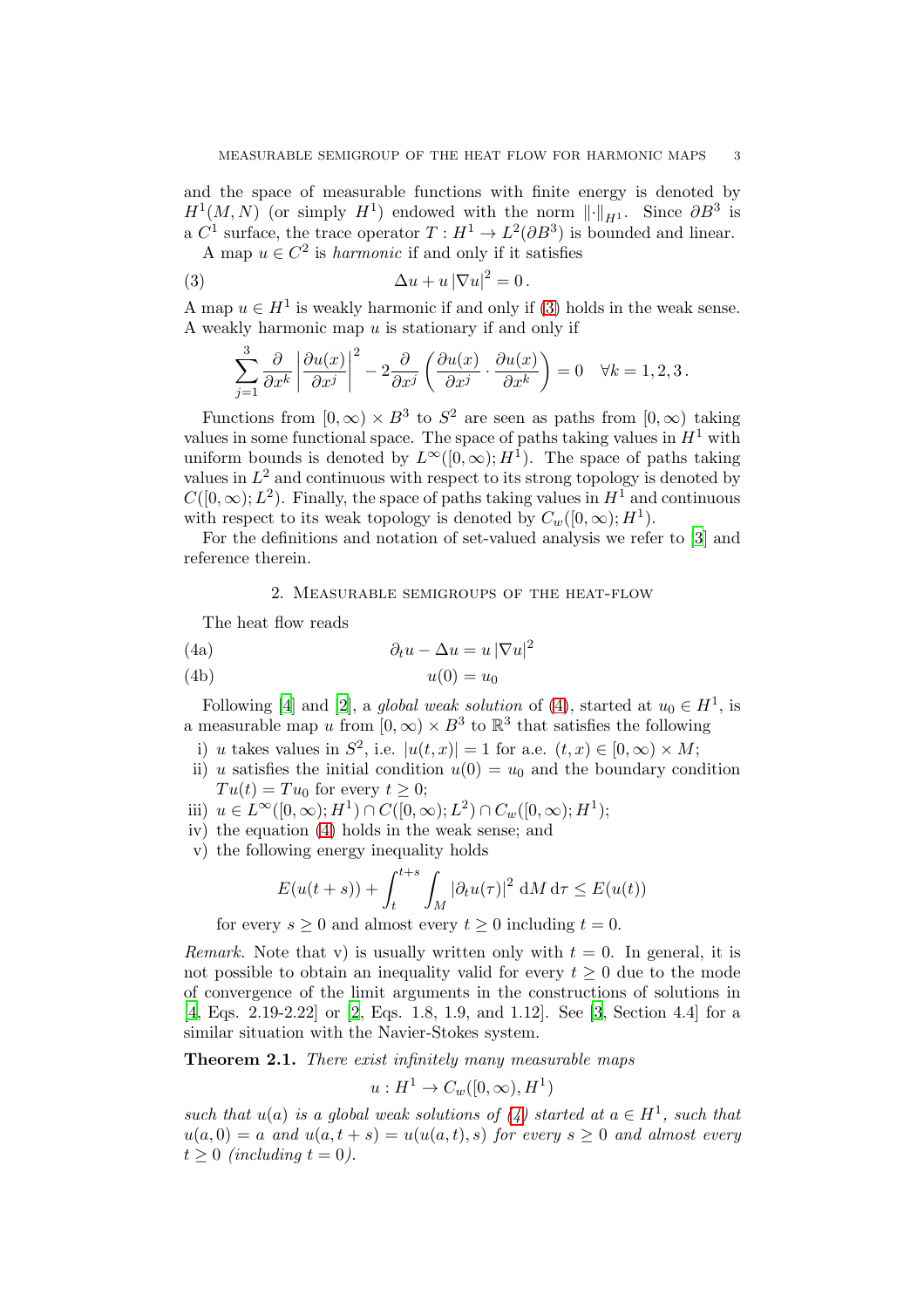*Proof.* For every  $a \in H^1$ , let  $S_a \subset C_w([0,\infty); H^1)$  be the set of all the weak global solutions of [\(4\)](#page-2-1). We know this set is not empty from Theorem 1 in [\[2\]](#page-3-0). The arguments to pass to the limits in Theorem 1 in [\[2](#page-3-0)] ensure that the setvalued map  $a \to S_a$  is upper-semicontinuous, hence measurable. Moreover, the same arguments ensure that the set  $S_a$  is compact in the topology of  $C_w([0,\infty); H^1)$ . So, the set-valued map  $a \mapsto S_a$  is valued in the non-empty compact subsets of  $C_w([0,\infty);H^1)$ .

Let  $u \in S_a$ , and let t be such that the energy inequality is valid. Is not hard to see that for every  $v \in S_{u(t)}$  the map

$$
w(s) = \begin{cases} u(s) & \text{for } s \le t \\ v(s-t) & \text{for } s > t \end{cases}
$$

is an element in  $S_a$ . Theorem 2.5 in [\[3](#page-4-6)] ensures the existence of a measurable semigroup.

Finally, we need to show that Theorem 2.5 in [\[3](#page-4-6)] yield infinitely many measurable semigroup. Let  $a \in H^1$  be a weakly harmonic map that is not stationary. It was shown in [\[2\]](#page-3-0) that [\(4\)](#page-2-1) has at least two global weak solutions  $u_1$  and  $u_2$ , moreover, one of them is constant  $u_1(t) = a$ . Recall that the weak topology of  $H^1$  is metrizable on the closed ball of radius  $2 ||a||$ , hence, there is a weakly continuous function  $\varphi : H^1 \to \mathbb{R}$  satisfying  $\varphi(a) = \max \{ \varphi(v) : v \in H^1 \text{ with } ||v|| \le ||a|| \}.$  Since the two continuous maps  $t \mapsto \varphi(u_1(t))$  and  $t \mapsto \varphi(u_2(t))$  are different, there exists  $\lambda > 0$  such that  $I_{\lambda,\varphi}[u_1] > I_{\lambda,\varphi}[u_2]$  where

$$
I_{\lambda,\varphi}[u] = \int_0^\infty e^{-\lambda t} \varphi(u(t)) dt.
$$

By ensuring that the first functional used to refine the set-valued maps in the proof of Theorem 2.5 in [\[3](#page-4-6)] is either  $I_{\lambda,\varphi}$  or  $I_{\lambda,-\varphi}$  the resulting semigroup would be different. Hence, different enumerations of the family of separating functions used in [\[3](#page-4-6)] results in different semigroups.  $\Box$ 

2.1. An Example: Landau-Lifshitz equations. The system of Landau-Lifshitz equations

$$
\partial_t u = u \times \Delta u - \lambda u \times (u \times \Delta u) \quad |u| = 1
$$

describing the evolution of spin fields in continuum ferromagnetism enjoys similar bounds and it was proven by F. Alouges and A. Soyeur [\[1](#page-3-1)] that weak solutions are also non-unique using the same method as J.-M. Coron [\[5\]](#page-4-0). Theorem [2.1](#page-2-2) ensures the existence of infinitely many measurable semigroups solving the Landau-Lifshitz equations.

## **REFERENCES**

- <span id="page-3-1"></span>[1] Fran¸cois Alouges and Alain Soyeur. "On global weak solutions for Landau-Lifshitz equations: Existence and nonuniqueness". In: Nonlinear Analysis: Theory, Methods & Applications 18.11 (June 1992), pp. 1071-1084. poi: 10.1016/0362-546x(92)90196-1.
- <span id="page-3-0"></span>[2] Fabrice Bethuel et al. "Heat Flows and Relaxed Energies for Harmonic Maps". In: *Nonlinear Diffusion Equations and Their Equilib-*rium States, 3. Birkhäuser Boston, 1992, pp. 99–109. doi: [10.1007/978-1-4612-0393-3\\_7](https://doi.org/10.1007/978-1-4612-0393-3_7).